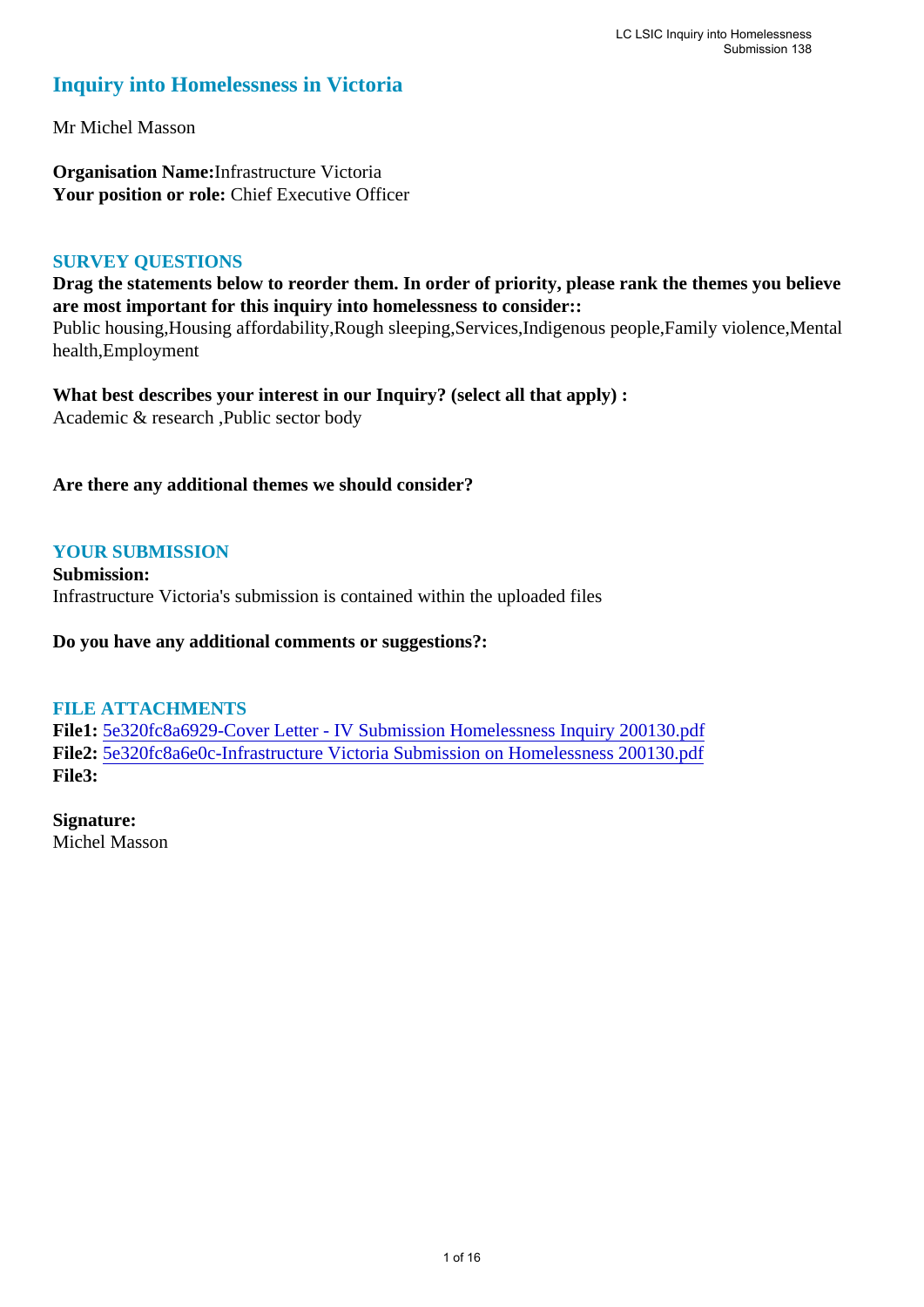

30 January 2020

Ms Fiona Patten MLC **Chair** Legislative Council Standing Committee on Legal Social Issues Inquiry into Homelessness in Victoria Parliament House, Spring Street EAST MELBOURNE VIC 3002

Dear Ms Patten,

#### **SUBMISSION TO THE INQUIRY INTO HOMELESSNESS IN VICTORIA**

I welcome the opportunity to provide Infrastructure Victoria's views to the Legislative Council Standing Committee on Legal and Social Issues Inquiry into Homelessness in Victoria. The inquiry is a valuable opportunity for Parliament to consider the appropriate responses for people experiencing homelessness, and I am pleased Victorians are being provided the opportunity to have their say on this important social need.

Every Victorian needs affordable and appropriate housing, and homelessness is clear evidence this need is not currently being met. As an infrastructure body, Infrastructure Victoria is focused on infrastructure responses that address the economic, social and environmental needs of Victorians. Infrastructure Victoria's published research finds living in social housing significantly reduces the likelihood a person will become homeless. This submission therefore mainly discusses social housing infrastructure as a response to homelessness.

In *Victoria's 30-year Infrastructure Strategy*, we identified increasing social and affordable housing supply as one of our top three recommendations. We concluded building approximately 30,000 new social and affordable dwellings in 10 years is an appropriate infrastructure response to meeting current demand for access to housing for vulnerable Victorians. This number represents an achievable and significant response, but we recognise it would not fully meet demand.

To reduce homelessness, and ensure Victorians have appropriate affordable housing, major social housing investment is necessary. Social housing is not the only homelessness response, but sustained reductions in homelessness are unlikely without extra social housing.

Infrastructure Victoria is currently reviewing social housing in Victoria as we update *Victoria's 30-year Infrastructure Strategy*, a draft of which will be released for public consultation later this year, ahead of delivery of the final updated strategy to Parliament in 2021.

If you or the Committee would like to discuss IV's submission, references or approach to updating *Victoria's 30-year Infrastructure Strategy*, please contact me or Mr Llewellyn Reynders, Team Leader Policy and Strategy, on 9936 1740 or at llewellyn.reynders@infrastructurevictoria.com.au.

Sincerely,



**Chief Executive Officer**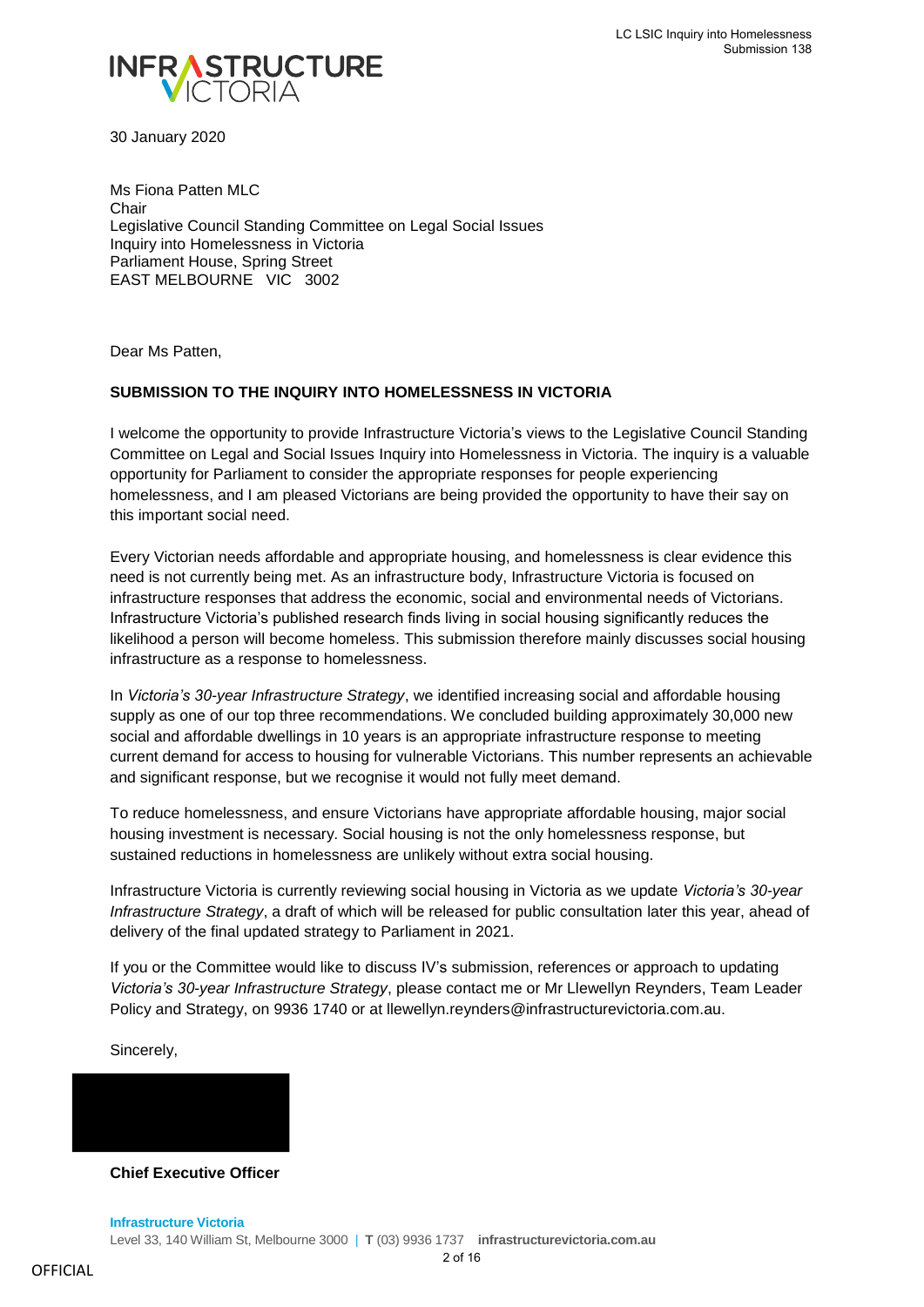# Inquiry into Homelessness in Victoria

Infrastructure Victoria submission to the Legislative Council Standing Committee on Legal and Social Issues



<sup>1</sup> Growing Victoria's OFFICIAL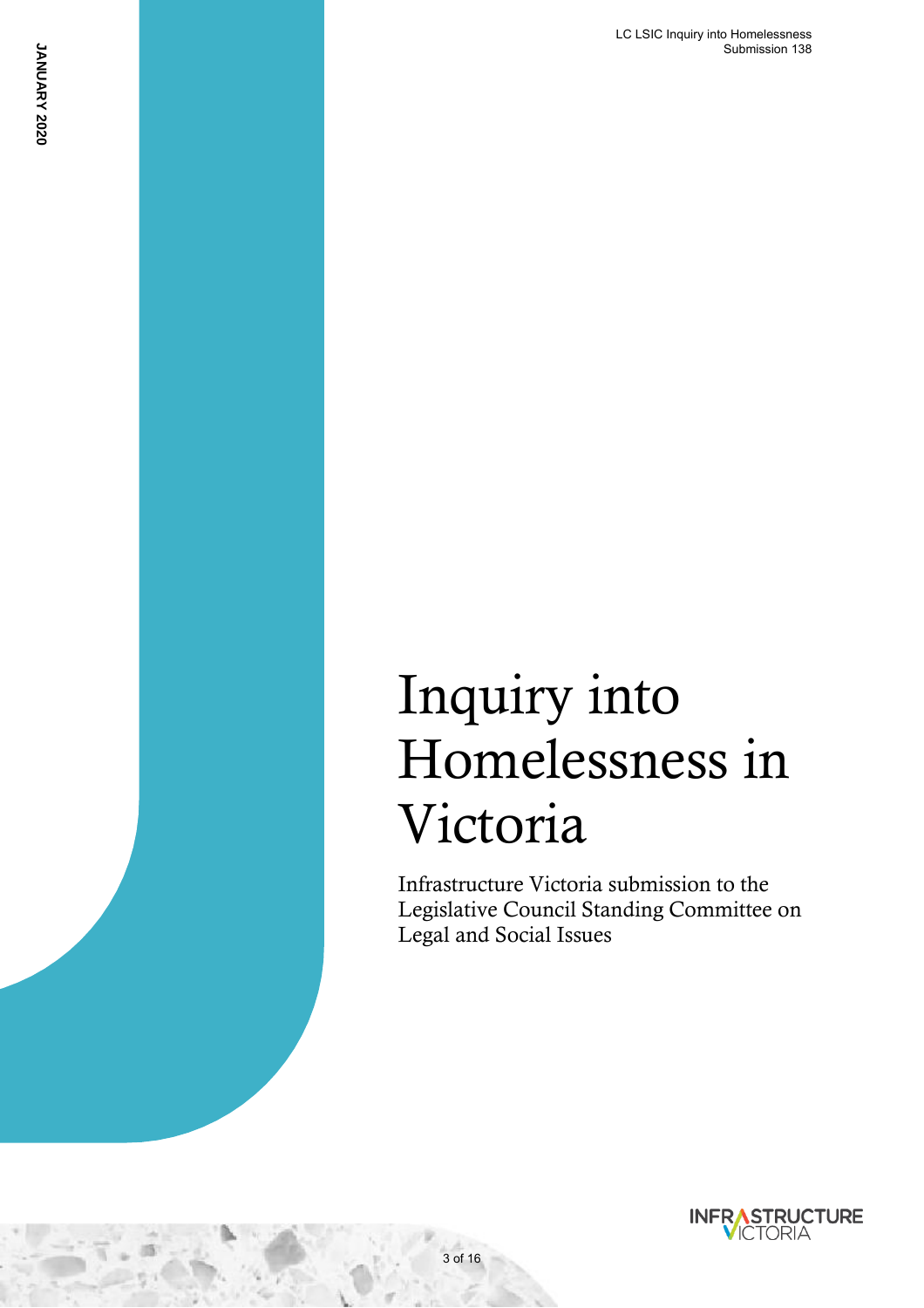# About us

Infrastructure Victoria is an independent advisory body, which began operating on 1 October 2015 under the *Infrastructure Victoria Act 2015*.

Infrastructure Victoria has three main functions:

- preparing a 30-year infrastructure strategy for Victoria, which is refreshed every three to five years
- providing written advice to government on specific infrastructure matters
- publishing original research on infrastructurerelated issues

Infrastructure Victoria also supports the development of sectoral infrastructure plans by government departments and agencies.

The aim of Infrastructure Victoria is to take a longterm, evidence-based view of infrastructure planning and raise the level of community debate about infrastructure provision.

Infrastructure Victoria does not directly oversee or fund infrastructure projects.

### About this Submission:

This submission responds to the Legislative Council Standing Committee on Legal and Social Issues Inquiry into Homelessness in Victoria.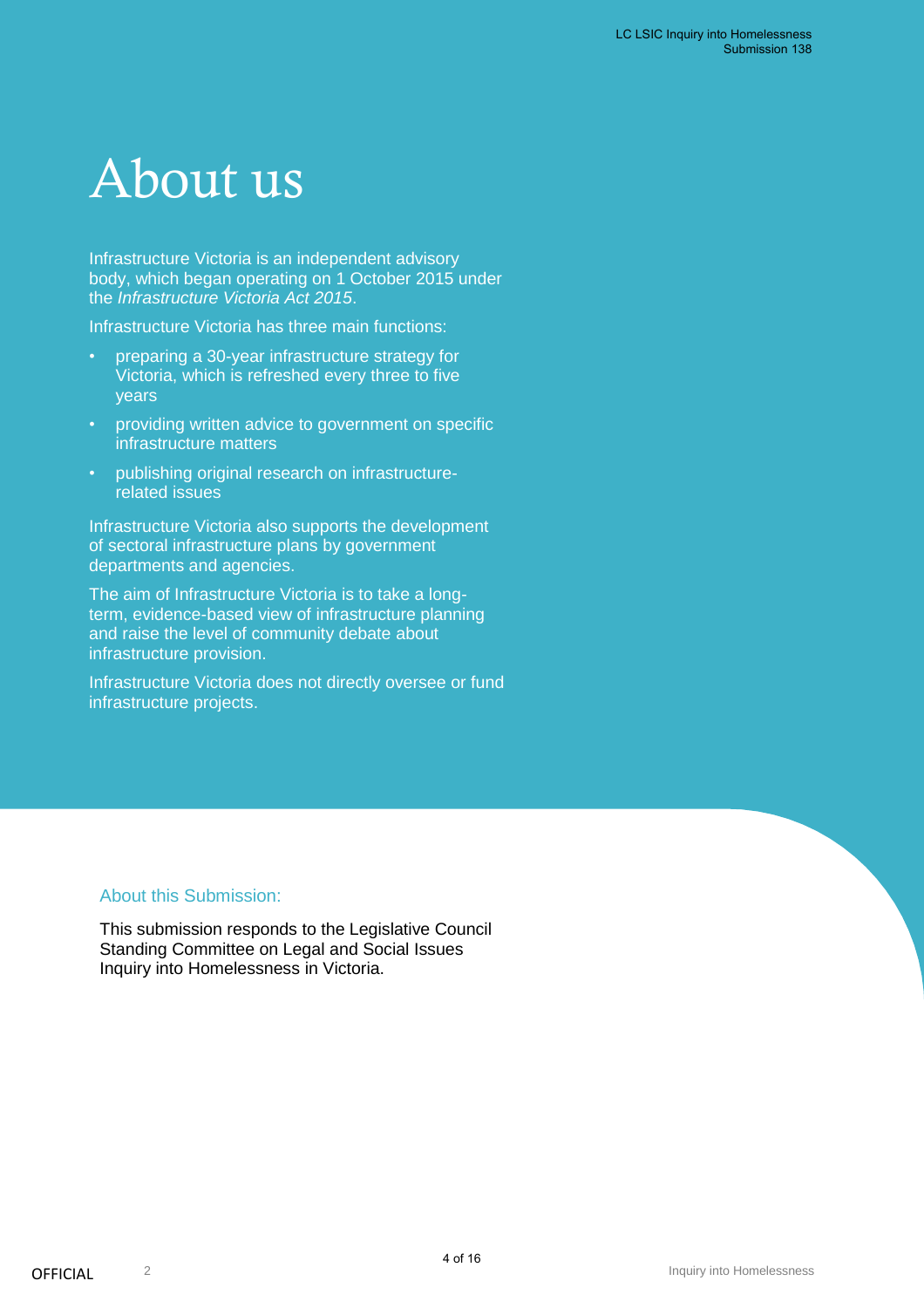# Table of Contents

| 2. |                                                                            |  |
|----|----------------------------------------------------------------------------|--|
|    |                                                                            |  |
| 3. |                                                                            |  |
| 4. |                                                                            |  |
| 5. |                                                                            |  |
| 6. |                                                                            |  |
| 7. | Public housing stock is in poor condition and not configured for demand 12 |  |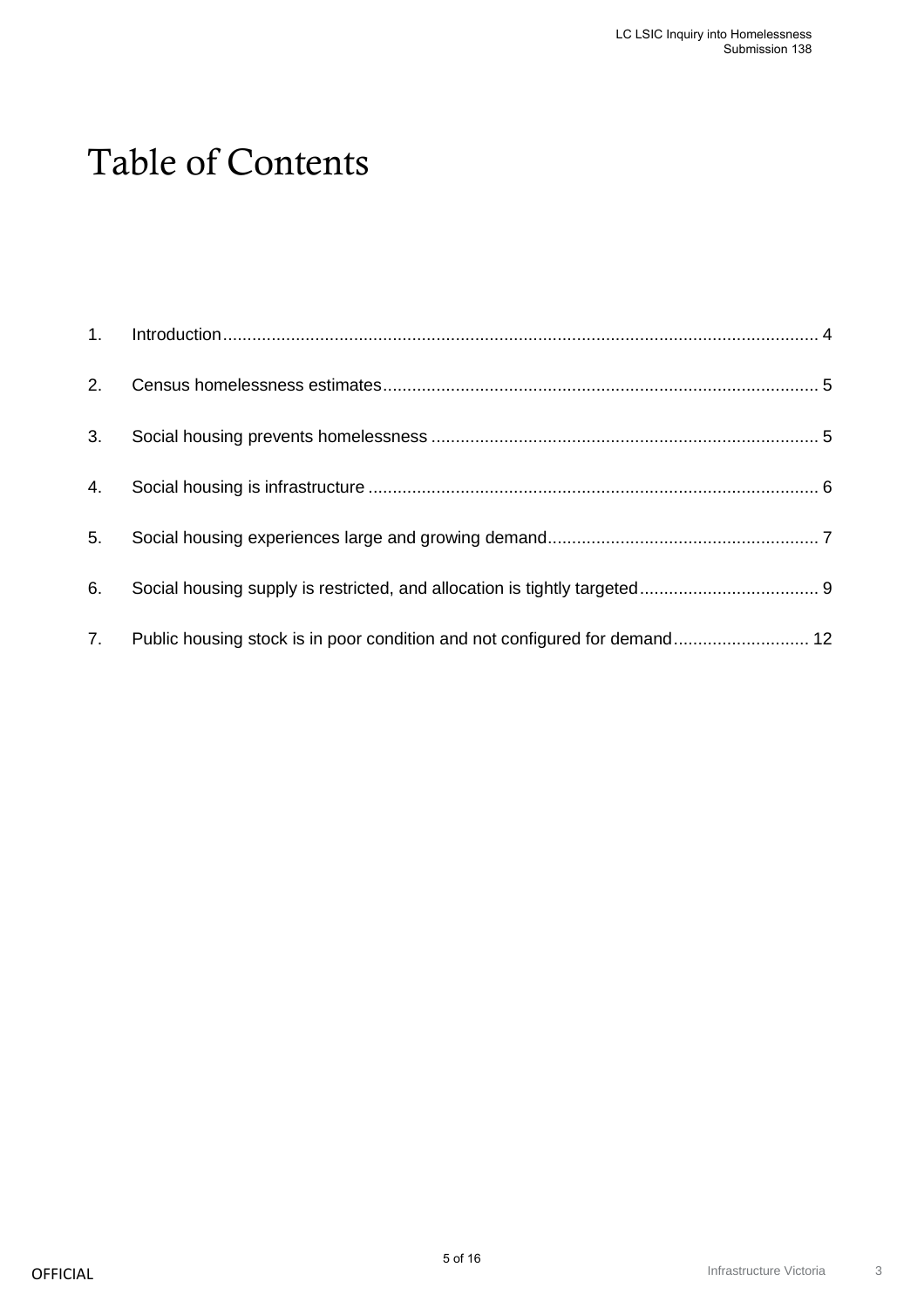# <span id="page-5-0"></span>1. Introduction

Infrastructure Victoria welcomes this opportunity to provide a submission to the Legislative Council Standing Committee on Legal and Social Issues Inquiry into Homelessness in Victoria.

Every Victorian needs affordable and appropriate housing, and homelessness is clear evidence this need is not currently being met. As an infrastructure body, Infrastructure Victoria is focused on infrastructure responses that address the economic, social and environmental needs of Victorians. Infrastructure Victoria's published research finds living in social housing significantly reduces the likelihood a person will become homeless.<sup>1</sup> This submission therefore mainly discusses social housing infrastructure as a response to homelessness. We acknowledge that there are other means of addressing homelessness.

In *Victoria's 30-year Infrastructure Strategy*, we identified increasing social and affordable housing supply as one of our top three recommendations.<sup>2</sup> We concluded building approximately 30,000 new social and affordable dwellings in 10 years is an appropriate infrastructure response to meeting current demand for access to housing for vulnerable Victorians.<sup>3</sup> This number represents an achievable and significant response, but we recognise it would not fully meet demand.

To reduce homelessness, and ensure Victorians have appropriate affordable housing, major social housing investment is necessary. Social housing is not the only homelessness response, but sustained reductions in homelessness are unlikely without extra social housing.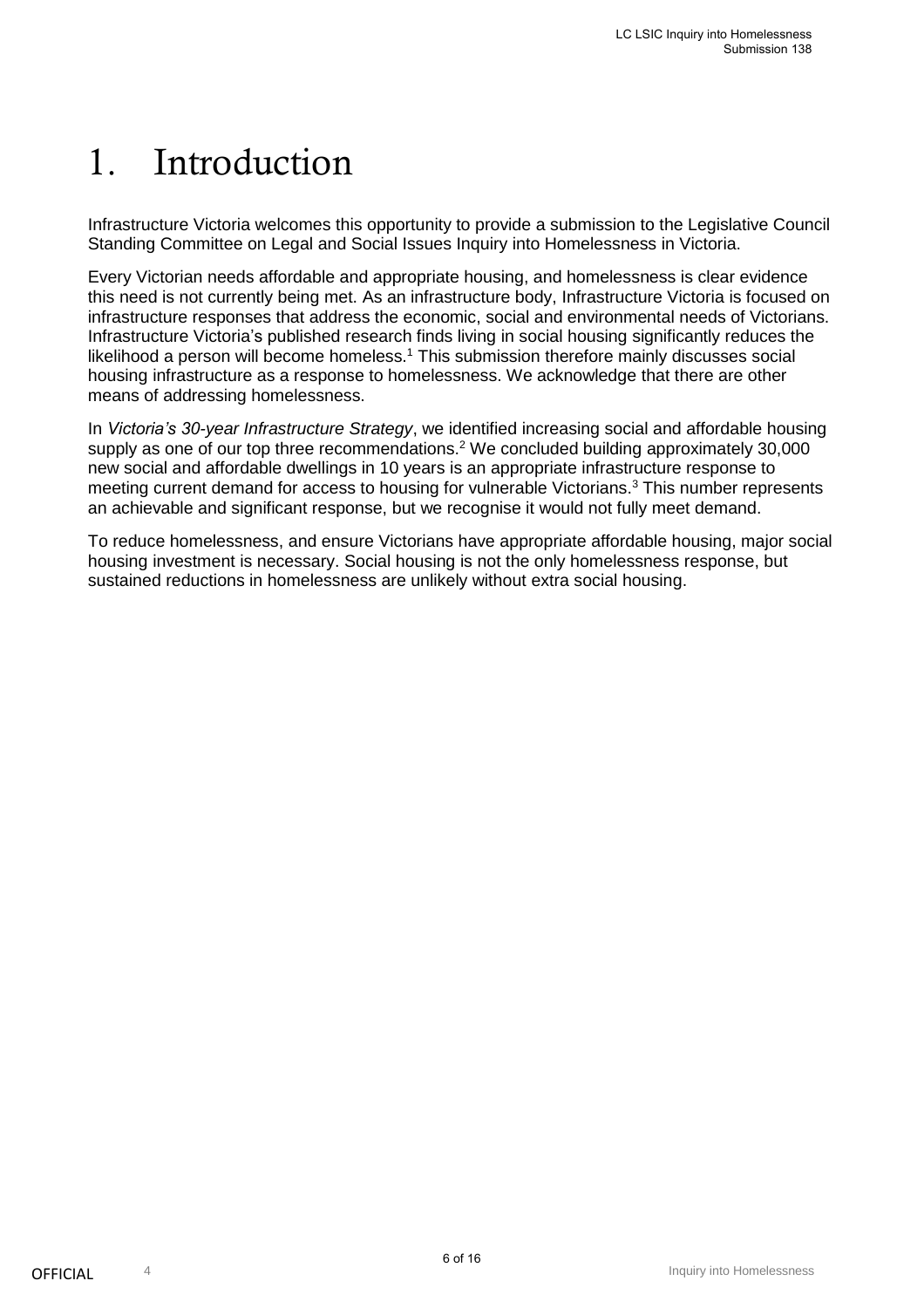## <span id="page-6-0"></span>2. Census homelessness estimates

According to the definition of the Australian Bureau of Statistics (ABS), approximated 25,000 Victorians were homeless on census night in 2016. Numbers have been rising since the ABS first reported on homelessness in the 2001 census. However, not all categories identified by the ABS have been changing at the same rate. People classified as homeless due to living in severely crowded dwellings has been the largest contributor to the increase in Victoria over the last decade (Figure 1).



**Figure 1: Census estimates of Victorian homelessness**

Source: Australian Bureau of Statistics, *Census of Population and Housing: Estimating homelessness, 2016*, Data Cube.

# <span id="page-6-1"></span>3. Social housing prevents homelessness

Our published research examines social housing outcomes,<sup>4</sup> using Centrelink's 'Journeys Home' dataset. This survey identifies a nationally representative sample of Centrelink income support recipients, identified as being vulnerable to homelessness, and tracks them over three years. Our analysis showed social housing has a statistically significant positive impact in reducing the likelihood of becoming homeless. The effect is large; in the period following social housing the probability of being homelessness is around 0.13 lower for social housing residents relative to similar individuals not in social housing, who feature a homelessness rate of about 0.2. In other words, people living in social housing were around two-thirds less likely to become homeless.

This finding has been replicated by similar research, using a different methodology, which found "public housing's strong protective effect is confirmed by model simulations suggesting that approximately 73 per cent of cases flowing into homelessness could be avoided if the vulnerable were placed in public housing."<sup>5</sup>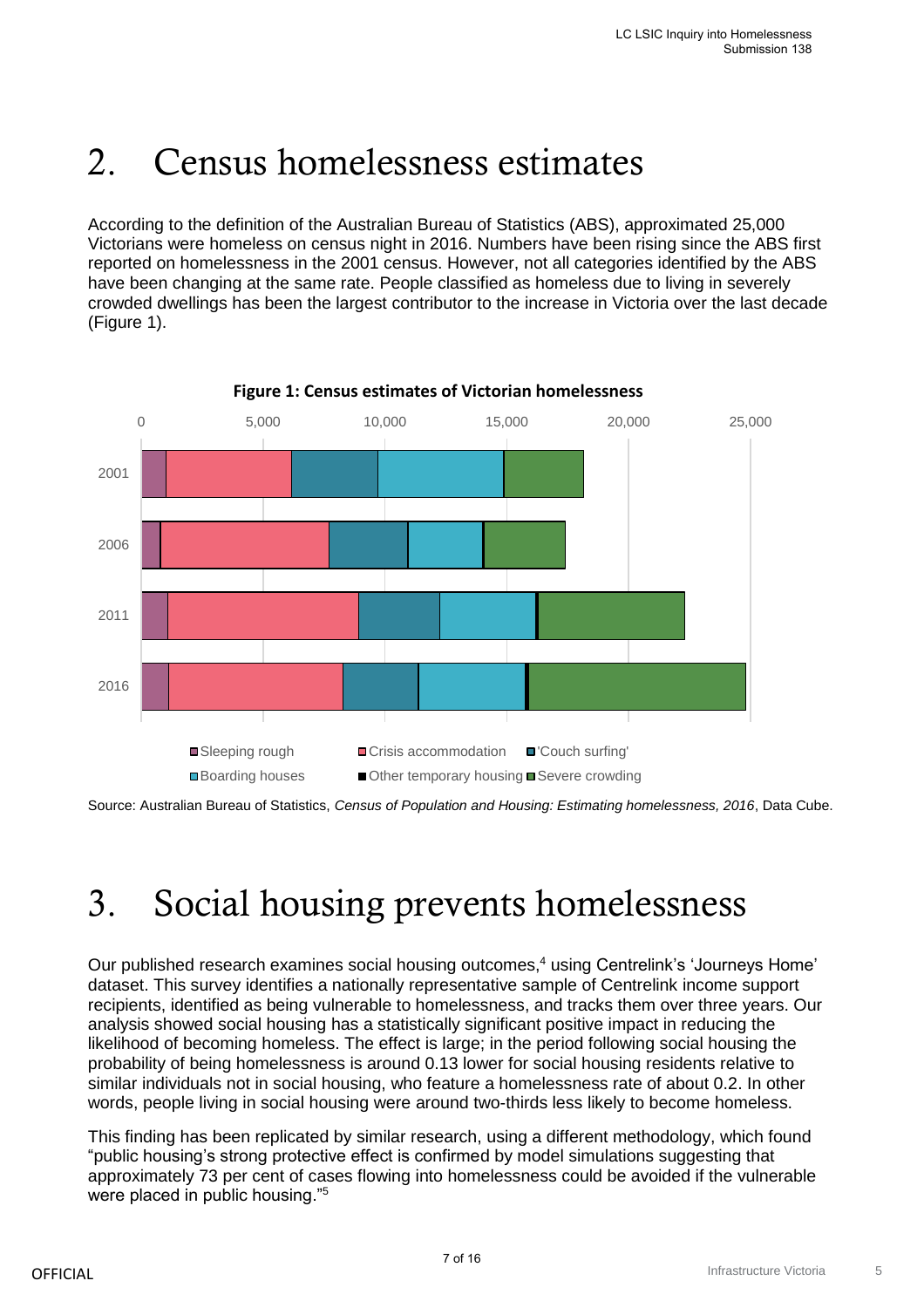## <span id="page-7-0"></span>4. Social housing is infrastructure

Since our establishment in in 2015, Infrastructure Victoria has considered social housing to be infrastructure. Infrastructure Australia has now also adopted this position, including social housing in its 2019 Infrastructure Audit for the first time.<sup>6</sup>

Social housing is government delivered or subsidised infrastructure meeting the basic social need of providing adequate, appropriate and affordable housing. Stable housing has been linked to improved health and wellbeing, better educational outcomes, greater capacity for social and economic participation, and community cohesion.<sup>7</sup> Social housing comprises a considerable Victorian Government asset held by the Director of Housing, totalling \$26.5 billion in June 2019.<sup>8</sup> Social housing directly addresses the failure of private housing markets to generate enough housing affordable for people living on very low incomes or with special needs. Homelessness is one demonstration of this market failure. Indeed, estimates of the homeless population are often a component of housing need or demand forecasts.

Viewing social housing as 'infrastructure' can encourage governments to manage their social housing portfolio in a planned, financially sustainable way, like other infrastructure sectors. This can include undertaking a planned asset management cycle to procurement, operation, maintenance and disposal of assets, combined with a long-term pipeline for planned expansion at an appropriate scale. The Victorian Auditor-General noted in June 2017 that despite improvements, the Victorian Government "is still not managing its public housing effectively", with "an asset management framework that is disjointed, poorly communicated and lacking in a comprehensive understanding of asset performance."

The Governor of the Reserve Bank of Australia has recently drawn attention to the potential of infrastructure investment as an alternative to monetary policy in managing Australia's economy. He notes the current usefulness of infrastructure investment, especially with interest rates at a record low, the economy having spare capacity and some of our existing infrastructure struggling to cope with ongoing population growth.<sup>9</sup>

However, the current volume and scale of infrastructure construction in Victoria are consuming and, in some cases, exceeding industry capacity. This has led to reduced competition and ability of governments to achieve value for money outcomes.<sup>10</sup> In contrast, social housing construction does not require the same complex construction capabilities as major transport projects, and can utilise capacity from the residential construction sector, at a time when Victorian building approvals have declined from recent peaks.<sup>11</sup>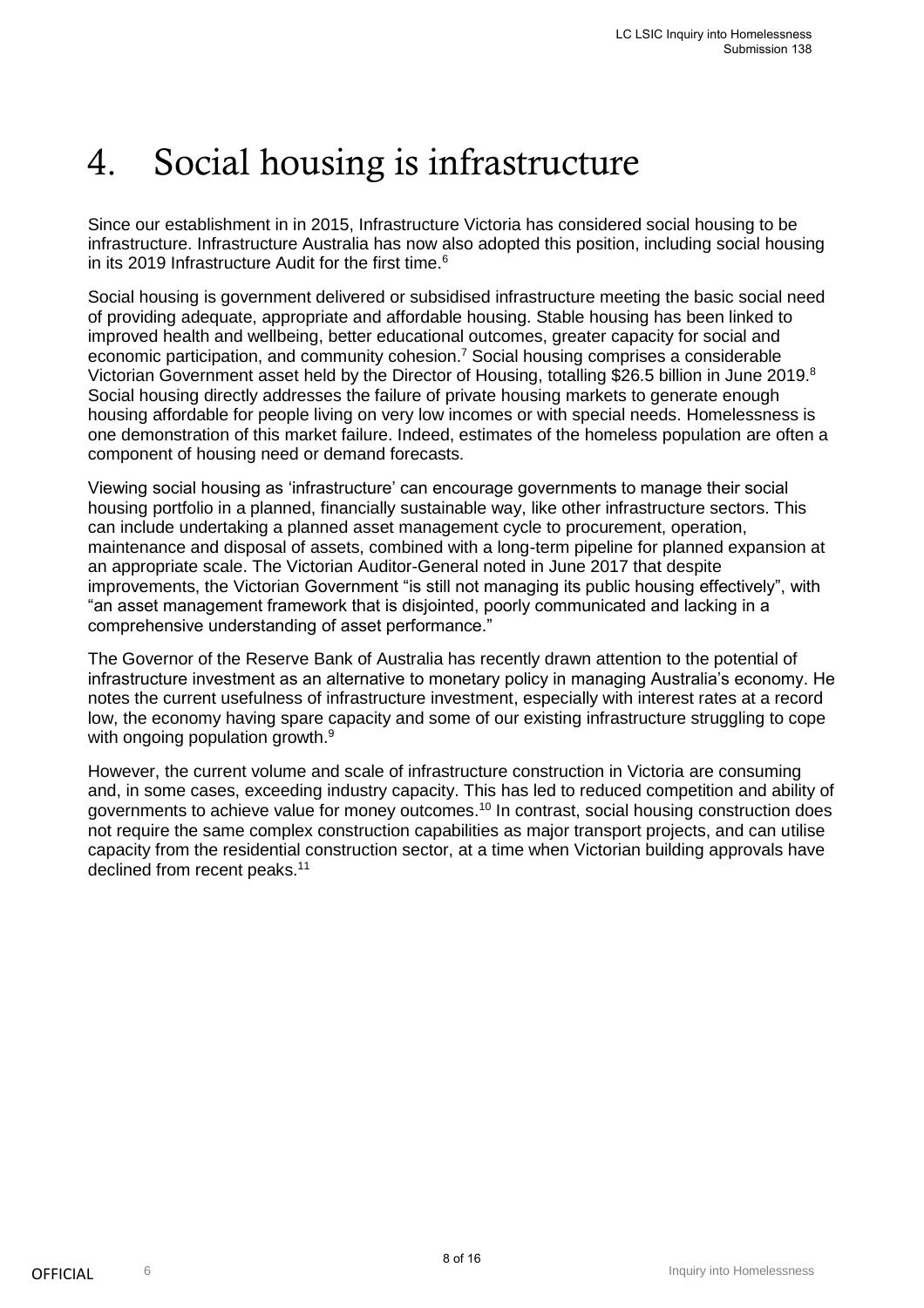## <span id="page-8-0"></span>5. Social housing experiences large and growing demand

The supply of affordable housing for low-income households in Victoria, including people experiencing homelessness, is already extremely limited and is likely to worsen as private housing costs rise and the population grows. People experiencing homelessness, or at risk of homelessness, are currently prioritised for social housing.

Housing need has many different estimates, and there is no standard methodology for estimating it.<sup>12</sup> Some estimates use the homeless population as one component of demand for social housing.

Another measure of demand often used for social housing is the number of low-income households paying a large proportion of their income for housing. For example, the National Housing and Homelessness Agreement includes a performance indicator to reduce the proportion of low-income renters living in "rental stress", defined as households in the bottom 40% of the population by income paying more than 30% of their income in rent.<sup>13</sup> In Victoria, the number of low-income households in rental stress has grown by nearly 60% over the decade to 2018, numbering more than 140,000 households (Figure 2).



### **Figure 2: Low income rental stress in increasing in Victoria**

Source: Australian Bureau of Statistics, *Housing Occupancy and Costs, 2017-18*, Data Cube 21: Rental Affordability, Lower Income Renter Households, National Housing and Homelessness Agreement basis.

For *Victoria's 30-year Infrastructure Strategy*, Infrastructure Victoria commissioned research that estimated between 75,000 and 100,000 vulnerable, low-income households are not having their housing requirements appropriately met. This is based on estimates of lower income private renter households in rental stress who receive Commonwealth Rent Assistance, plus a minimum need to redevelop and replace up to 10,000 existing nearing obsolete public housing dwellings to maintain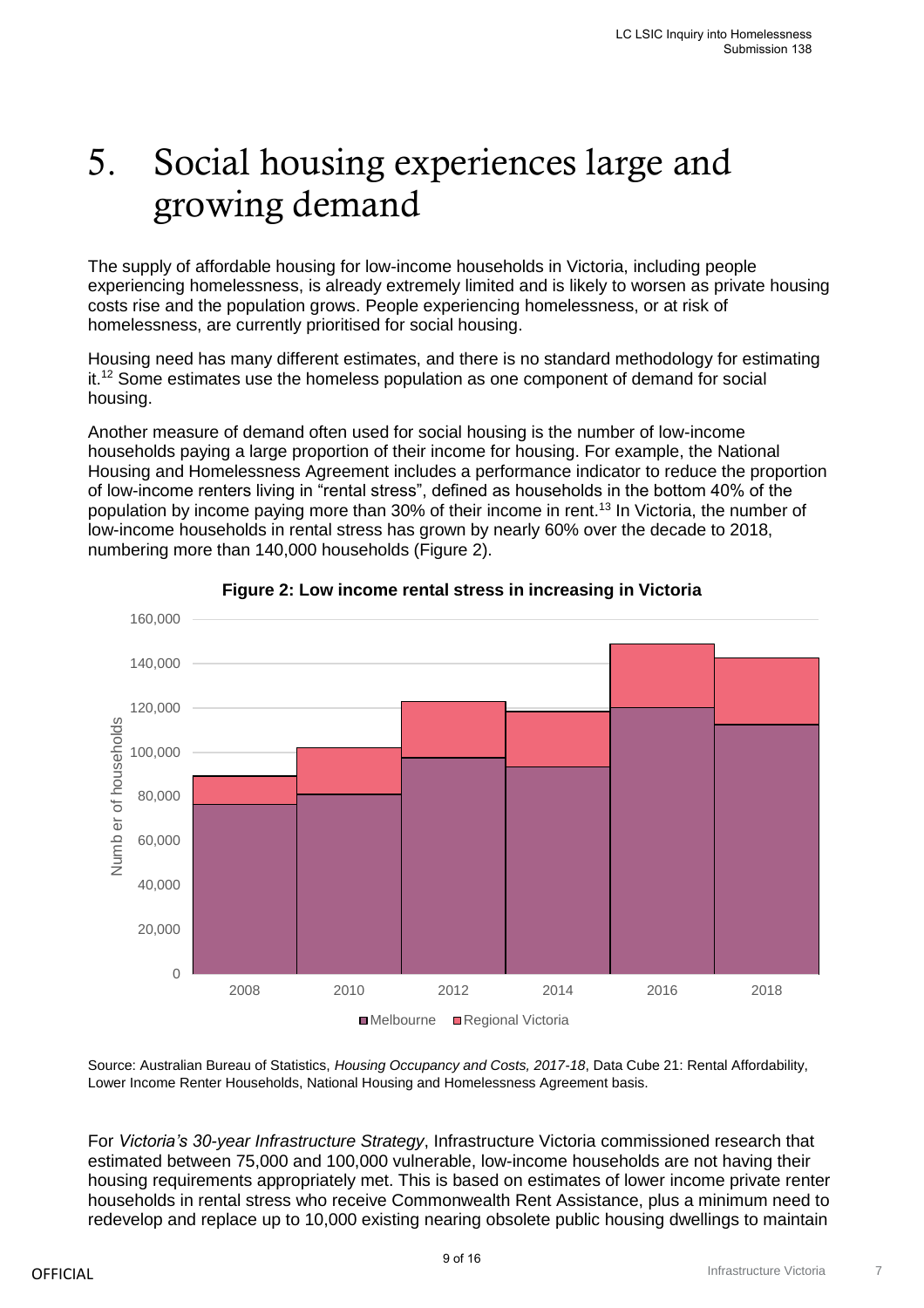existing base rate supply.<sup>14</sup> This research did not determine that all these households necessarily needed a social housing response. Other responses may suit the housing needs of some of these households, including shorter-term financial assistance.

Other estimates have been generated. In 2010, the then National Housing Supply Council projected around 150,000 additional social housing dwellings would be required nationwide by 2028 to keep pace with household growth.<sup>15</sup> The Victorian Family Violence Housing Assistance Implementation Taskforce estimated 1,700 more social housing dwellings are needed each year in Victoria over the next 20 years to maintain social housing at its current 3.5 per cent share of the total homes in Victoria, and double that (3,400 each year) if lower income households, currently facing housing stress in the private rental market, are to have affordable housing.<sup>16</sup> The Australian Housing and Urban Research Institute projected social housing need of an additional 166,000 households by 2036, or 8,300 extra homes each year.<sup>17</sup>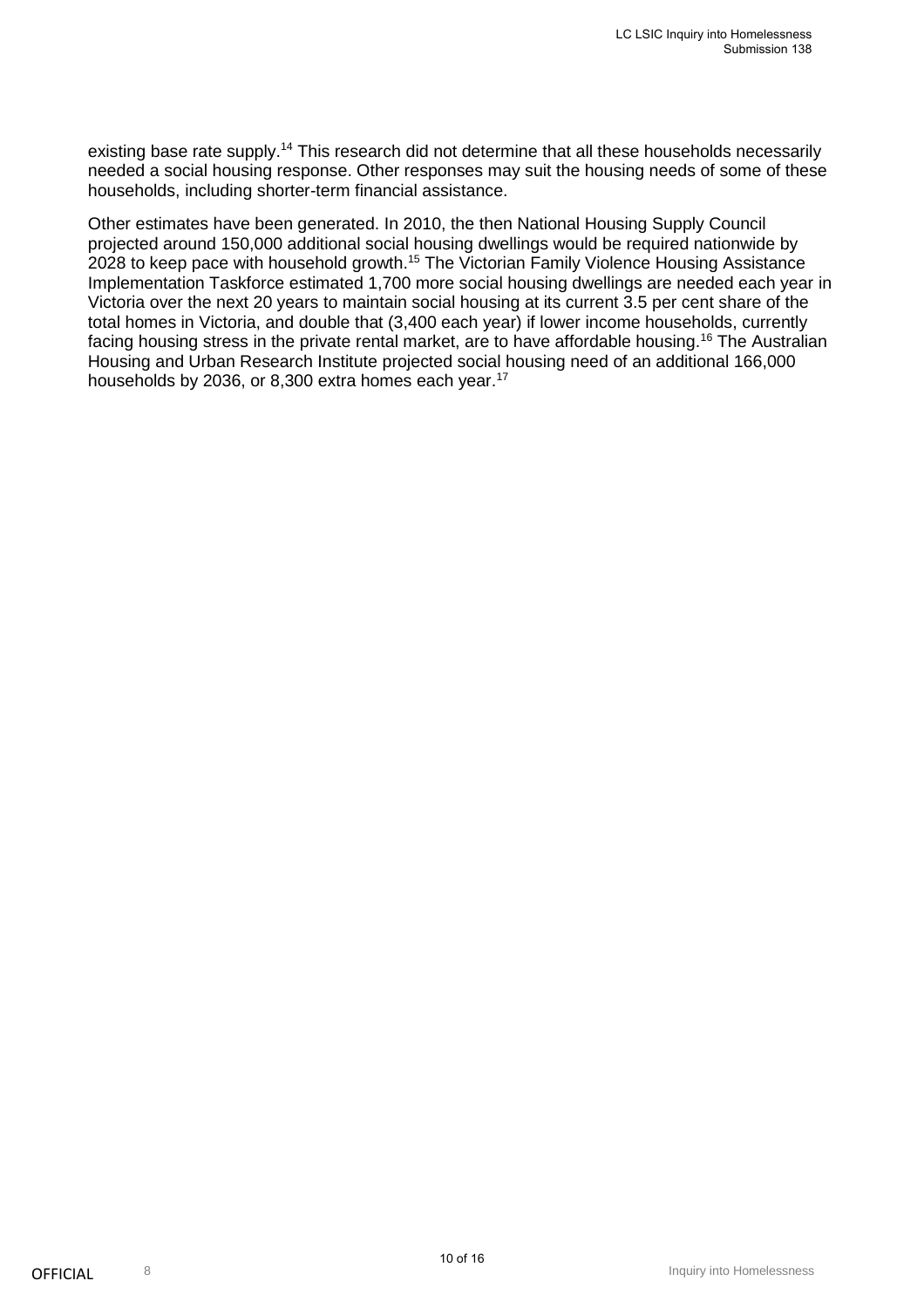# <span id="page-10-0"></span>6. Social housing supply is restricted, and allocation is tightly targeted

Victoria's social housing supply has experienced only minimal change over many years. Public housing has experienced little change in dwelling numbers. Community housing supply increased during the Australian Government's Social Housing Initiative, but otherwise experienced minimal growth since (Figure 3).



Source: Steering Committee for the Review of Commonwealth/State Service Provision, *Report on Government Services 2010, 2015, 2020*, Part G: Housing and Homelessness, Productivity Commission. Excludes State Owned and Managed Indigenous Housing and Indigenous Community Housing.

Social housing is rationed by allocation from the Victorian Housing Register. The Register is segmented into 'priority' categories, with priority segments receiving about 90% of new allocations.<sup>18</sup> This system targets social housing to those in greatest need.

However, a consequence of this targeting is people selected are often those whose need will be of the longest duration, often for life. This means fewer people leave social housing, meaning fewer vacant dwellings to house new tenants. Despite maintaining stock levels, this means the number of new households being offered social housing has declined over time. In each of the last 2 years, fewer than 5,000 new households have been offered standard public and community housing in Victoria (Figure 4).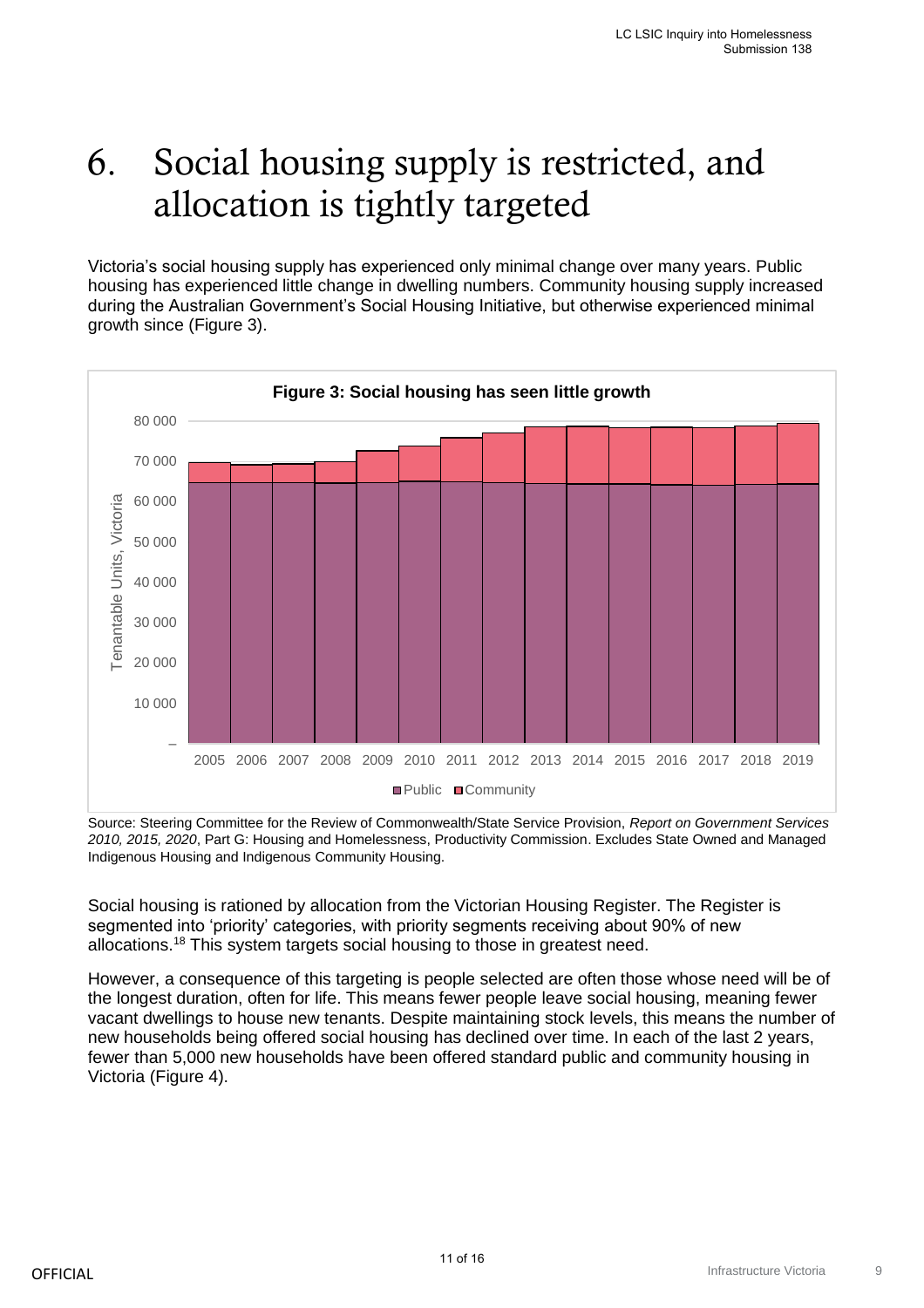

**Figure 4: Fewer Victorians are accessing social housing**

Source: Steering Committee for the Review of Commonwealth/State Service Provision, *Report on Government Services 2010, 2015, 2020*, Part G: Housing and Homelessness, Productivity Commission. Excludes State Owned and Managed Indigenous Housing and Indigenous Community Housing.



#### **Figure 5: Victorian public housing tenants are ageing**

Source: Department of Health and Human Services, *Housing assistance: Additional service delivery data 2018–19*, p.4; Department of Human Services, *Summary of Housing Assistance Programs 2008–09*; p.16, Department of Human Services, *Summary of Housing Assistance Programs 1998-99*, p.19.

<sup>■1999 ■2009 ■2019</sup>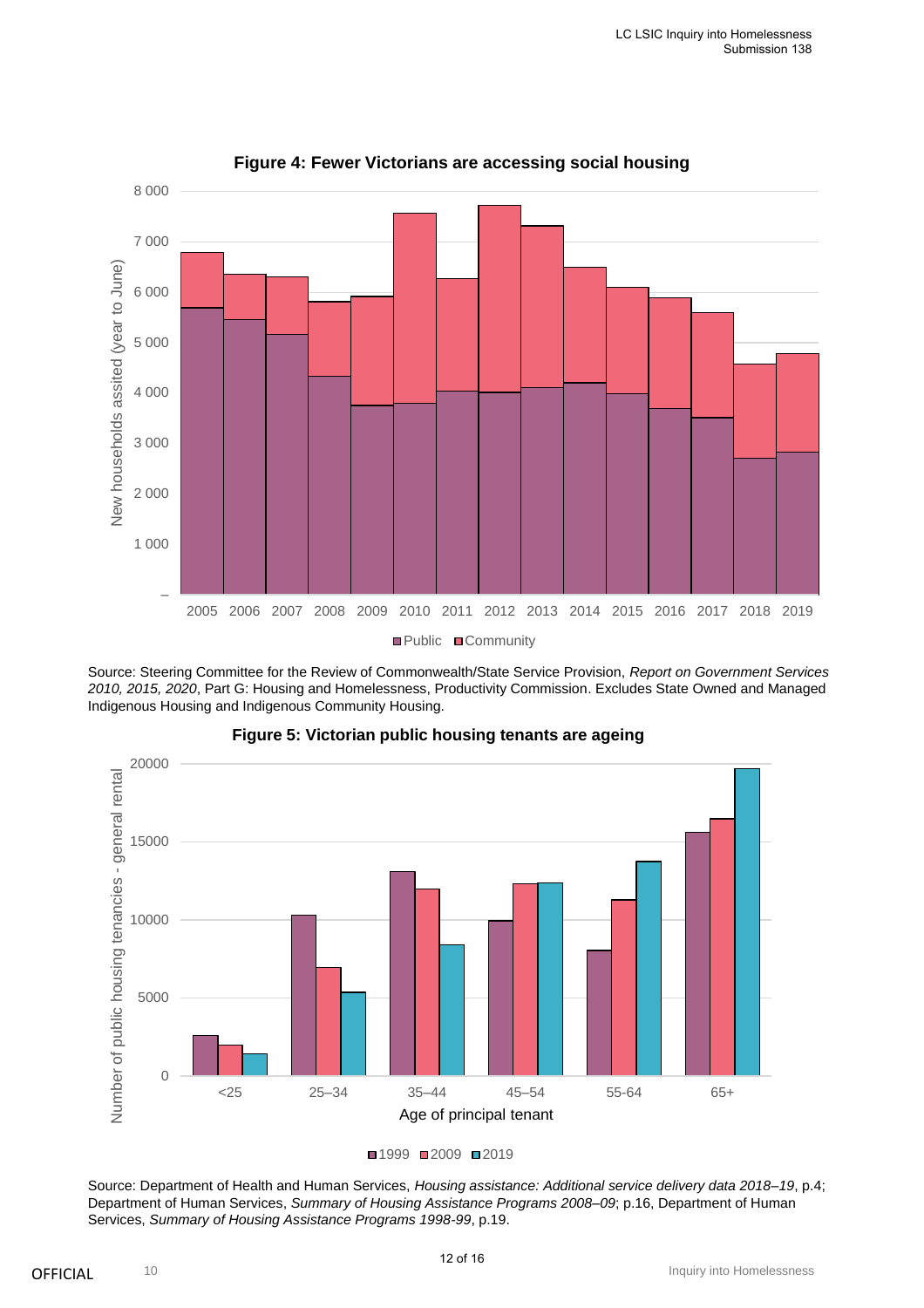Low supply growth, long tenancy duration and few allocations mean the tenant profile of social housing is ageing. Most principal tenants in Victorian public housing are aged over 55 (Figure 5). More than two-thirds of Victorian public housing tenants have a pension as their main source of income (67.3%),<sup>19</sup> and most others receive an allowance payment.

In our 2016 *30-year Infrastructure Strategy*, we concluded that the provision of approximately 30,000 new social and affordable dwellings in 10 years could be an appropriate infrastructure response to contribute to the current unmet demand for access to housing. This would not fully meet demand but represented an achievable and significant response.<sup>20</sup>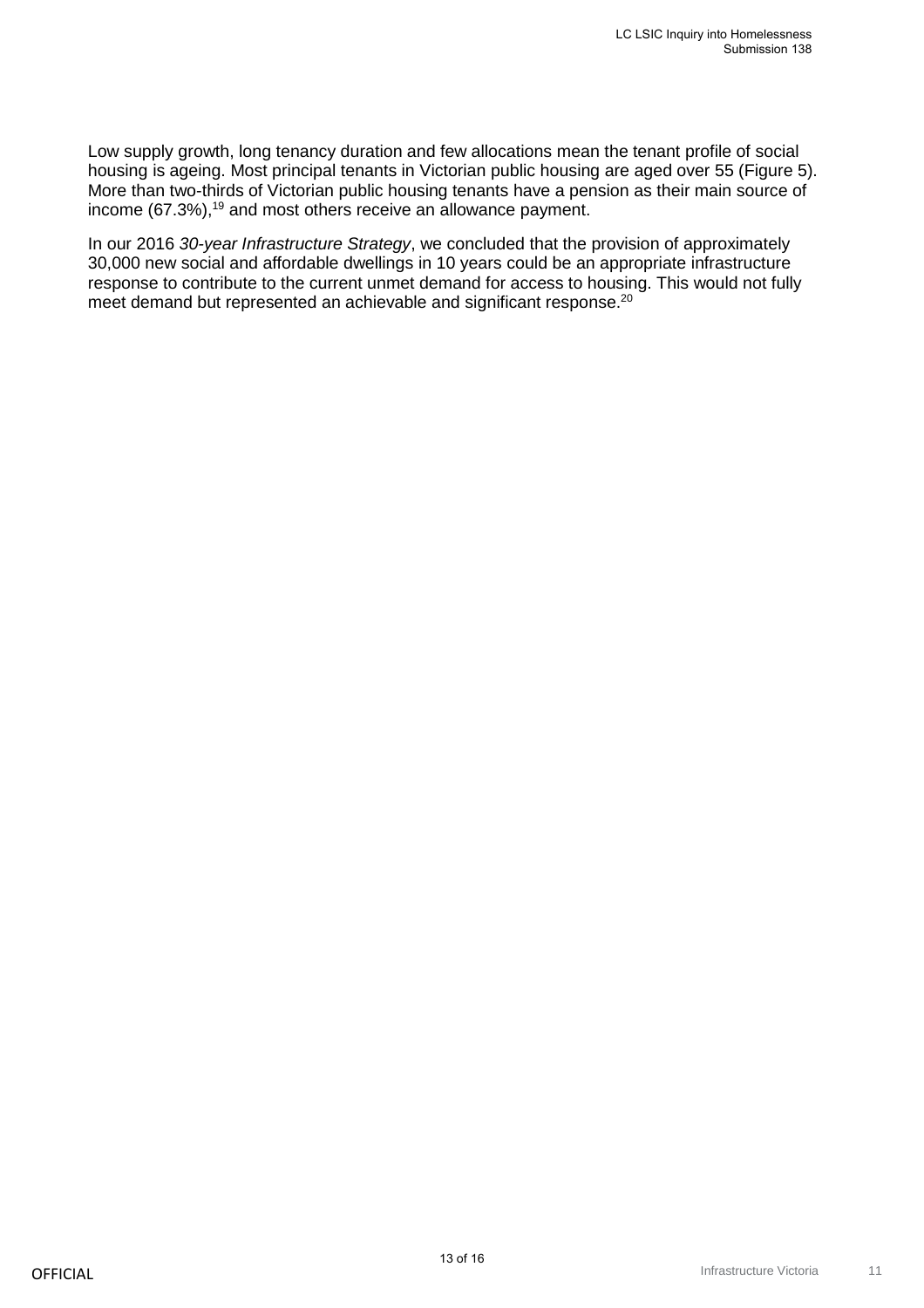## <span id="page-13-0"></span>7. Public housing stock is in poor condition and not configured for demand

Victoria's public housing stock is deteriorating, with over 60% of dwellings aged over 30 years.<sup>21</sup> Housing over 30 years old has higher maintenance expenditures than newer homes.<sup>22</sup> The ageing of the portfolio is increasing maintenance costs, which places extra pressure on the system's financial sustainability.

Victoria's social housing portfolio is not configured to meet the current needs of its tenants. Nearly half of Victorian social housing tenants live alone, and nearly half of social housing dwellings have three bedrooms (Figure 6). This problem is even more pronounced for new applicants, of which around 80% of are single adults.<sup>23</sup>



### **Figure 6: Mismatch of Victorian social housing stock and tenants**

Source: Australian Bureau of Statistics, *Census TableBuilder, Census 2016, Counting Dwellings, Place of Enumeration*, accessed January 2020; Department of Health and Human Services, *Housing assistance: Additional service delivery data 2018–19*, p.26

Combined, ageing and inappropriately configured stock reduces social housing's capacity to offer appropriate housing to people experiencing homelessness. Too little stock is suitable for single adults and high maintenance requirements add to costs and squeeze the resources available for growth. Investing in growth can improve asset management strategies. If new stock is used to relocate tenants living in inappropriately sized older dwellings, these can then be redeveloped, or sold to provide investment capital for new homes.

To reduce homelessness, and ensure Victorians have appropriate affordable housing, major social housing investment is necessary. Social housing is not the only homelessness response, but sustained reductions in homelessness are unlikely without extra social housing. The cost of expanding and renewing social housing for vulnerable Victorians is significant, but not acting will come with even greater costs to society and the economy, which will be felt by generations to come.<sup>24</sup>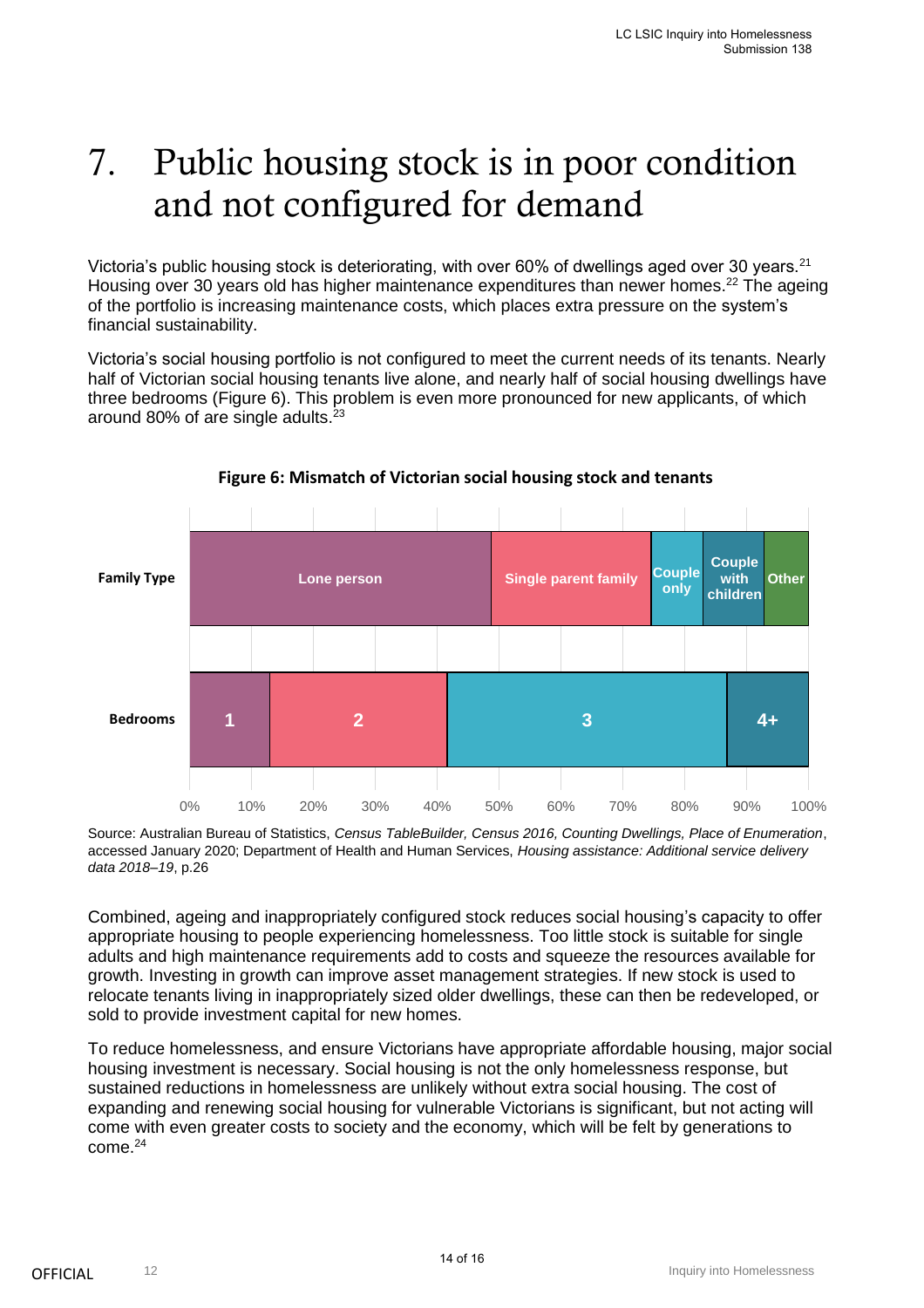<sup>4</sup> D. Prentice and R. Scutella, What are the impacts of living in social housing? Infrastructure Victoria Technical Paper, May 2018, p.20-21. Also at D.Prentice & R. Scutella, *What are the impacts of living in social housing? New evidence from Australia*, Housing Studies, June 2019, DOI: 10.1080/02673037.2019.1621995

[https://www.infrastructurevictoria.com.au/wp-content/uploads/2019/04/Infrastructure-Victoria-Technical-Paper-%E2%80%93-](https://www.infrastructurevictoria.com.au/wp-content/uploads/2019/04/Infrastructure-Victoria-Technical-Paper-%E2%80%93-What-are-the-impacts-of-living-in-social-housing-May-2018.pdf) [What-are-the-impacts-of-living-in-social-housing-May-2018.pdf](https://www.infrastructurevictoria.com.au/wp-content/uploads/2019/04/Infrastructure-Victoria-Technical-Paper-%E2%80%93-What-are-the-impacts-of-living-in-social-housing-May-2018.pdf)

<https://www.tandfonline.com/doi/abs/10.1080/02673037.2018.1520819> 6 Infrastructure Australia, *An Assessment of Australia's Future Infrastructure Needs: The Australian Infrastructure Audit 2019*, p.465-461.

<https://www.infrastructureaustralia.gov.au/sites/default/files/2019-08/Australian%20Infrastructure%20Audit%202019.pdf> <sup>7</sup> K. Flanagan, C. Martin, K. Jacobs, and J. Lawson, *A conceptual analysis of social housing as infrastructure*, AHURI Final Report No. 309, Australian Housing and Urban Research Institute Limited, 2019, Melbourne.

<http://www.ahuri.edu.au/research/final-reports/309>

<sup>8</sup> Department of Health and Human Services, *Annual Report 2018-19*, p. 278.

[https://www.dhhs.vic.gov.au/sites/default/files/documents/201910/Department%20of%20Health%20and%20Human%20Service](https://www.dhhs.vic.gov.au/sites/default/files/documents/201910/Department%20of%20Health%20and%20Human%20Services%20annual%20report%202018-19.pdf) [s%20annual%20report%202018-19.pdf](https://www.dhhs.vic.gov.au/sites/default/files/documents/201910/Department%20of%20Health%20and%20Human%20Services%20annual%20report%202018-19.pdf)

<sup>9</sup> P. Lowe, Governor of the Reserve Bank of Australia, *Remarks at Darwin Community Dinner*, 2 July 2019 <https://www.rba.gov.au/speeches/2019/sp-gov-2019-07-02.html>

<sup>10</sup> Infrastructure Australia, *An Assessment of Australia's Future Infrastructure Needs: The Australian Infrastructure Audit 2019*, p.213

<https://www.infrastructureaustralia.gov.au/sites/default/files/2019-08/Australian%20Infrastructure%20Audit%202019.pdf> <sup>11</sup> Australian Bureau of Statistics, *Building Approvals, Australia, Nov 2019*, Time Series Spreadsheets, TABLE 02. Number of Dwelling Units Approved, by Sector, all series – Victoria,

[https://www.abs.gov.au/ausstats/meisubs.nsf/log?openagent&8731002.xls&8731.0&Time%20Series%20Spreadsheet&9AF9AF](https://www.abs.gov.au/ausstats/meisubs.nsf/log?openagent&8731002.xls&8731.0&Time%20Series%20Spreadsheet&9AF9AF3A046E3777CA2584E800110797&0&Nov%202019&08.01.2020&Latest) [3A046E3777CA2584E800110797&0&Nov%202019&08.01.2020&Latest](https://www.abs.gov.au/ausstats/meisubs.nsf/log?openagent&8731002.xls&8731.0&Time%20Series%20Spreadsheet&9AF9AF3A046E3777CA2584E800110797&0&Nov%202019&08.01.2020&Latest)

<sup>12</sup> J. Lawson, H. Pawson, L. Troy, R. van den Nouwelant, and C. Hamilton, *Social housing as infrastructure: an investment pathway*, AHURI Final Report 306, 2018, pp.57-62

[https://www.ahuri.edu.au/\\_\\_data/assets/pdf\\_file/0025/29059/AHURI-Final-Report-306-Social-housing-as-infrastructure-an](https://www.ahuri.edu.au/__data/assets/pdf_file/0025/29059/AHURI-Final-Report-306-Social-housing-as-infrastructure-an-investment-pathway.pdf)[investment-pathway.pdf](https://www.ahuri.edu.au/__data/assets/pdf_file/0025/29059/AHURI-Final-Report-306-Social-housing-as-infrastructure-an-investment-pathway.pdf)

<sup>13</sup> Council of Australian Governments, *National Housing and Homelessness Agreement 2018*, p.9

[http://www.federalfinancialrelations.gov.au/content/npa/other/other/NHHA\\_Final.pdf](http://www.federalfinancialrelations.gov.au/content/npa/other/other/NHHA_Final.pdf)

<sup>14</sup> Affordable Development Outcomes, *Improving access to affordable housing for vulnerable Victorians*, Report to Infrastructure Victoria, 2016, p.7

[http://www.infrastructurevictoria.com.au/wp-content/uploads/2019/04/Affordable-Development-Outcomes-Improving-access-to](http://www.infrastructurevictoria.com.au/wp-content/uploads/2019/04/Affordable-Development-Outcomes-Improving-access-to-affordable-housing-for-vulnerable-Victorians.pdf)[affordable-housing-for-vulnerable-Victorians.pdf](http://www.infrastructurevictoria.com.au/wp-content/uploads/2019/04/Affordable-Development-Outcomes-Improving-access-to-affordable-housing-for-vulnerable-Victorians.pdf)

<sup>15</sup> National Housing Supply Council, *2nd State of Supply Report*, 2010, p.89

[https://treasury.gov.au/sites/default/files/2019-03/stateofsupplyreport\\_2010.pdf](https://treasury.gov.au/sites/default/files/2019-03/stateofsupplyreport_2010.pdf) <sup>16</sup> Victorian Family Violence Housing Assistance Implementation Taskforce, *Victoria's Social Housing Supply Requirements to 2036*, p.3

<https://www.vic.gov.au/sites/default/files/2019-06/Victorias-social-housing-supply-requirements-to-2036.pdf>

<sup>17</sup> J. Lawson, H. Pawson, L. Troy, R. van den Nouwelant, and C. Hamilton, *Social housing as infrastructure: an investment pathway*, AHURI Final Report 306, 2018, p.63

[https://www.ahuri.edu.au/\\_\\_data/assets/pdf\\_file/0025/29059/AHURI-Final-Report-306-Social-housing-as-infrastructure-an](https://www.ahuri.edu.au/__data/assets/pdf_file/0025/29059/AHURI-Final-Report-306-Social-housing-as-infrastructure-an-investment-pathway.pdf)[investment-pathway.pdf](https://www.ahuri.edu.au/__data/assets/pdf_file/0025/29059/AHURI-Final-Report-306-Social-housing-as-infrastructure-an-investment-pathway.pdf)

<sup>18</sup> Steering Committee for the Review of Commonwealth/State Service Provision, *Report on Government Services 2020*, Part G: Housing and Homelessness, Housing Data Tables, Table 18A.15, Productivity Commission

[https://www.pc.gov.au/research/ongoing/report-on-government-services/2020/housing-and-homelessness/housing/rogs-2020](https://www.pc.gov.au/research/ongoing/report-on-government-services/2020/housing-and-homelessness/housing/rogs-2020-partg-section18-data-tables.xlsx) [partg-section18-data-tables.xlsx](https://www.pc.gov.au/research/ongoing/report-on-government-services/2020/housing-and-homelessness/housing/rogs-2020-partg-section18-data-tables.xlsx)

19 As main source of household income, including Aged, Disability, Service and Widows pensions. Source: Department of Health and Human Services, Housing assistance: Additional service delivery data 2018–19, p.5

<https://www.dhhs.vic.gov.au/housing-assistance-additional-service-delivery-data-2018-19>

<sup>20</sup> Infrastructure Victoria, Victoria's 30-year infrastructure strategy, December 2016, p.104

[https://www.infrastructurevictoria.com.au/wp-content/uploads/2019/03/IV\\_30\\_Year\\_Strategy\\_WEB\\_V2.pdf](https://www.infrastructurevictoria.com.au/wp-content/uploads/2019/03/IV_30_Year_Strategy_WEB_V2.pdf)

<sup>21</sup> Victorian Auditor-General's Office, Managing Victoria's Public Housing, June 2017, p.14

<https://www.audit.vic.gov.au/report/managing-victorias-public-housing>

<sup>22</sup> Ibid., p.15

<sup>23</sup> Ibid., p.20

<sup>24</sup> Infrastructure Victoria, Victoria's 30-year infrastructure strategy, December 2016, p.5

[https://www.infrastructurevictoria.com.au/wp-content/uploads/2019/03/IV\\_30\\_Year\\_Strategy\\_WEB\\_V2.pdf](https://www.infrastructurevictoria.com.au/wp-content/uploads/2019/03/IV_30_Year_Strategy_WEB_V2.pdf)

<sup>1</sup> D. Prentice & R. Scutella, *What are the impacts of living in social housing?* Infrastructure Victoria Technical Paper, May 2018, p.20-21. Also at D.Prentice & R. Scutella, *What are the impacts of living in social housing? New evidence from Australia*, Housing Studies, June 2019, DOI: 10.1080/02673037.2019.1621995 j

[https://www.infrastructurevictoria.com.au/wp-content/uploads/2019/04/Infrastructure-Victoria-Technical-Paper-%E2%80%93-](https://www.infrastructurevictoria.com.au/wp-content/uploads/2019/04/Infrastructure-Victoria-Technical-Paper-%E2%80%93-What-are-the-impacts-of-living-in-social-housing-May-2018.pdf) [What-are-the-impacts-of-living-in-social-housing-May-2018.pdf](https://www.infrastructurevictoria.com.au/wp-content/uploads/2019/04/Infrastructure-Victoria-Technical-Paper-%E2%80%93-What-are-the-impacts-of-living-in-social-housing-May-2018.pdf)

<sup>2</sup> Infrastructure Victoria, Victoria's 30-year infrastructure strategy, December 2016, p.43.

[https://www.infrastructurevictoria.com.au/wp-content/uploads/2019/03/IV\\_30\\_Year\\_Strategy\\_WEB\\_V2.pdf](https://www.infrastructurevictoria.com.au/wp-content/uploads/2019/03/IV_30_Year_Strategy_WEB_V2.pdf)

<sup>3</sup> Ibid., p.104.

<sup>5</sup> G. Johnson, R. Scutella, Y. Tseng & G. Wood, *How do housing and labour markets affect individual homelessness?*, Housing Studies, 34:7, 2019 p.1107.